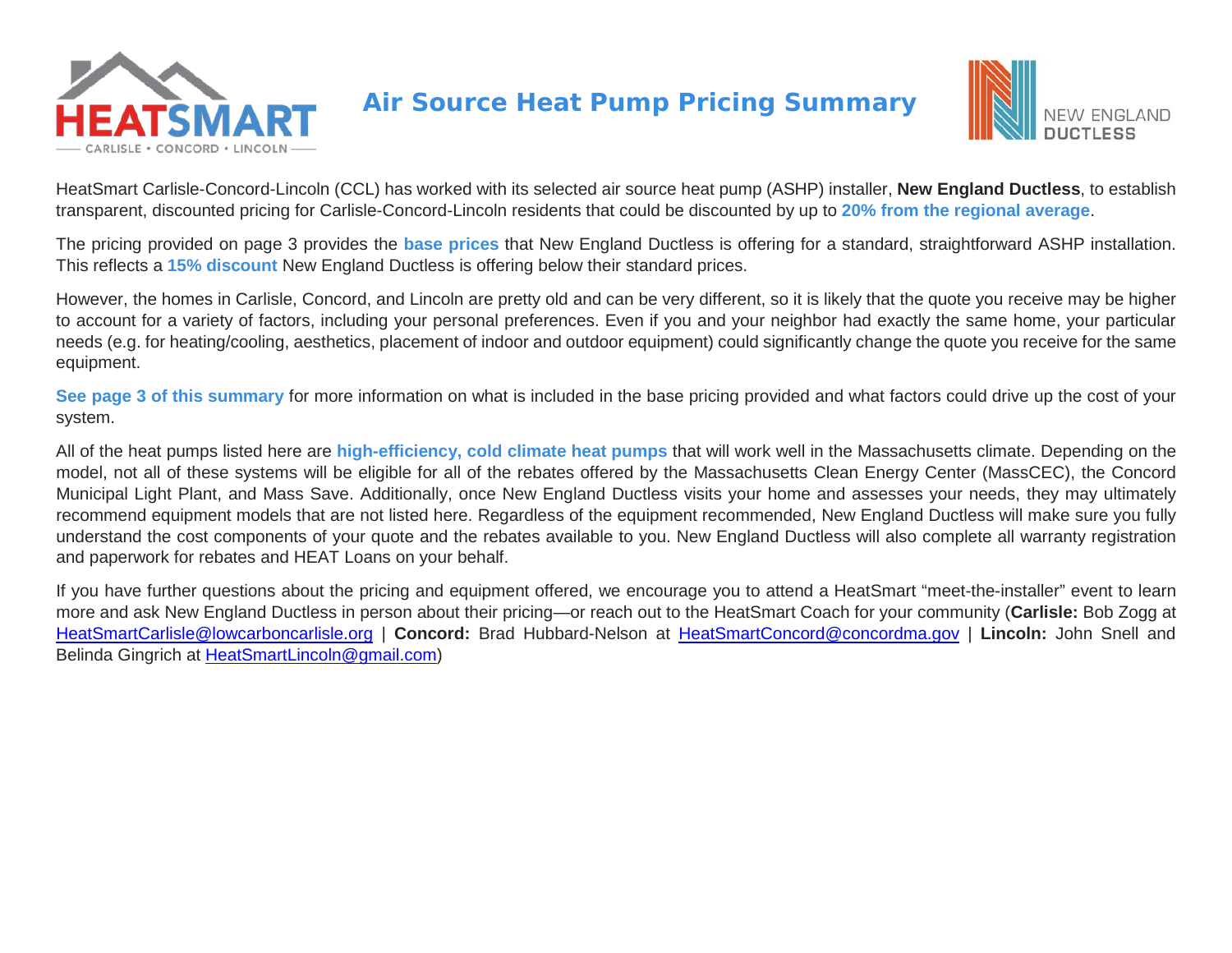## <span id="page-1-0"></span>**What is included in the base price?**

The base price for each model described in the table on the previous page includes:

- **The heat pump indoor and outdoor units**, as well as the labor costs for installing them;
- **20 feet of piping** to connect the outdoor unit with each indoor unit (25 feet for some multi-zone);
- **Standard electrical permit costs;**
- **Pan heaters** to help keep your outdoor unit free of ice buildup;
- **Ground stands** to mount your outdoor unit above snow level;
- **All equipment and workmanship warranties.**

## **What factors could increase the cost of my system?**

A lot of factors related to your home and to your personal preferences could increase the cost of your system. The most common cost adders include:<sup>[1](#page-1-0)</sup>

- **Additional piping** to connect indoor and outdoor units will add to the cost of your system at roughly \$40 per foot. This could be significant for multi-zone systems with complex room layouts across multiple floors and could add hundreds of dollars to your system.
- **Additional electrical work**, such as an added electrical subpanel to meet the increased electricity demand a heat pump will require or added ground fault circuit interrupter outlets (GFCI outlets required by code), could add a few hundred to a few thousand dollars to your system, depending on the state of your home's electrical service. Some towns may also require additional electrical conduits or disconnect switches.
- **Different indoor units,** such as advanced wall mounts, floor mounts, ceiling cassettes, and ducted indoor units will cost more.
- **Ductwork upgrades or repairs** will likely be necessary if you are installing a ducted system, as a lot of existing ductwork may not be adequately sized for a heat pump's heating output. This could add anywhere from \$500 to \$5,000 or more depending on the amount of repairs needed.
- **Other building qualities,** such as homes over two stories tall, brick wall construction, or the need to place indoor units away from exterior walls can also drive up the cost of the system.
- **Additional optional upgrades** such as smart thermostats, extended warranties, hail guards to prevent ice damage, and annual maintenance plans can also add to the cost of your system.
- **Special permitting fees,** including mechanical, sheet metal, or additional permits beyond a standard electrical permit.

Regardless of what additional factors may increase the cost of your system, New England Ductless will clearly explain to you the factors that are causing your quote to deviate from the base pricing provided above.

l,

<sup>&</sup>lt;sup>1</sup> A full list of cost adders is provided on the HeatSmart CCL website a[t www.heatsmartccl.org.](http://www.heatsmartccl.org/)